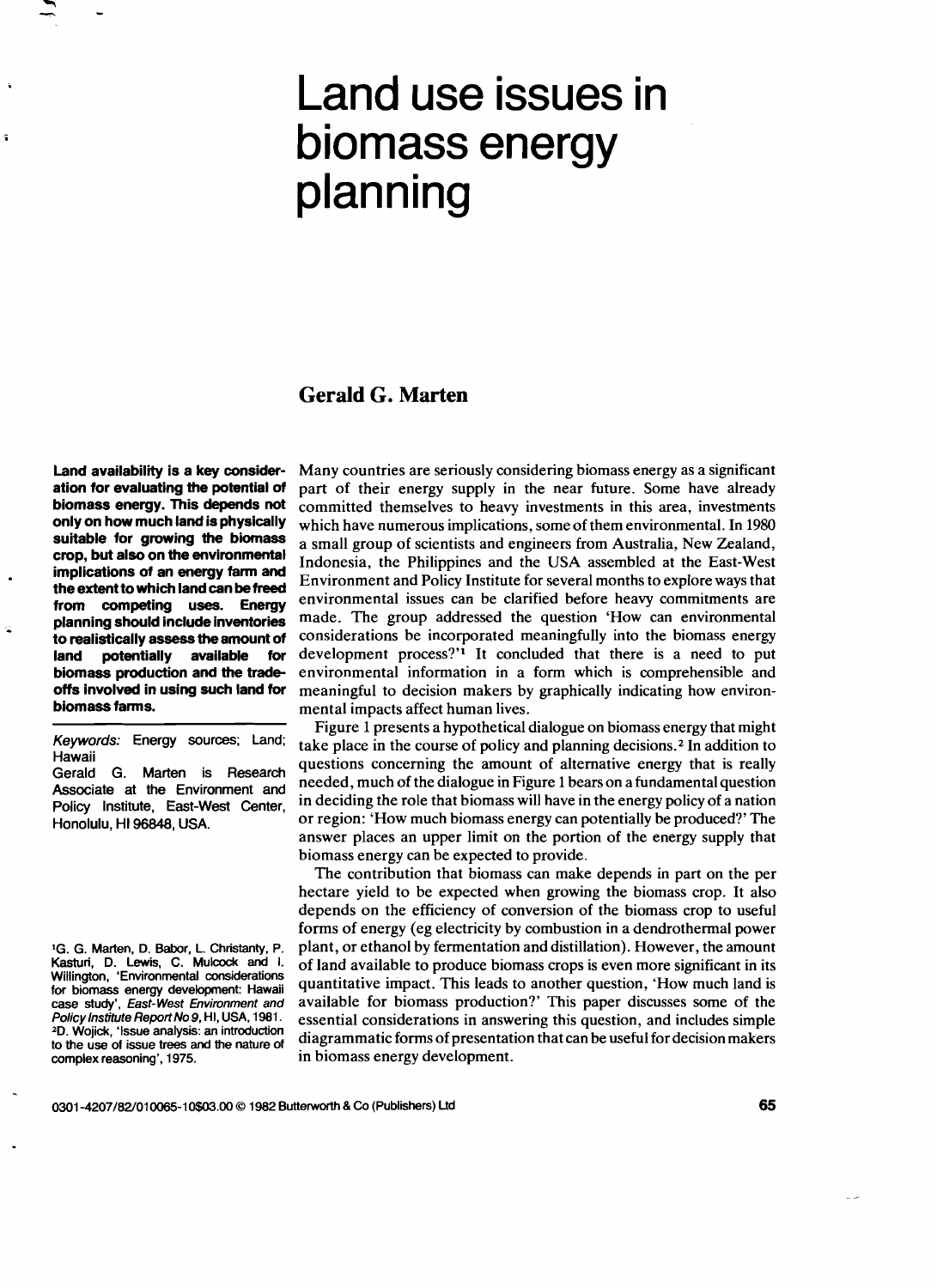*Land use issues in biomass energy planning* 



**Figure 1.** Issue tree for land use issues associated with energy tree plantations.<sup>a</sup>

aThe tree proceeds from top to bottom as a dialogue between the squares and the circles. Policy questions occur at the top, and management questions develop as the tree proceeds downward.

## **Physical suitability**

*Systems of production.* Whether or not land is suitable for a biomass energy farm depends very much on the system of production to be employed. Different crops and cultivation systems imply corresponding differences in yields, land requirements, intensity of inputs, and environmental impacts. For example, one can imagine several styles of energy farming:

- agricultural farms;
- silvicultural farms;
- farms for marginal land.

An agricultural farm is operated according to conventional agricultural practices. The land is plowed in preparation for planting; fertilizers, herbicides, and insecticides are applied; the crop is harvested in mass rather than plant by plant (as in logging); and the care of the crop is in general as intensive and mechanized as possible. This kind of farm is economically feasible only on high-quality agricultural land. The philosophy behind an agricultural energy farm is that the harvest should be as high as possible. However, as the establishment and operating costs for this kind of farm are high, it requires a rapid return on investment. <sup>3</sup>Mitre Corporation, 'Silvicultural biomass<br>farms', MITRE Technical Report, No 734, sorghum, sugarcane, sugarbeet, or cassava, an agricultural style of pro-1976.  $\frac{1}{2}$  is the erosion can also be employed for tree farms.<sup>3</sup> Although the erosion and

66 **RESOURCES POLICY** March 1982

ź.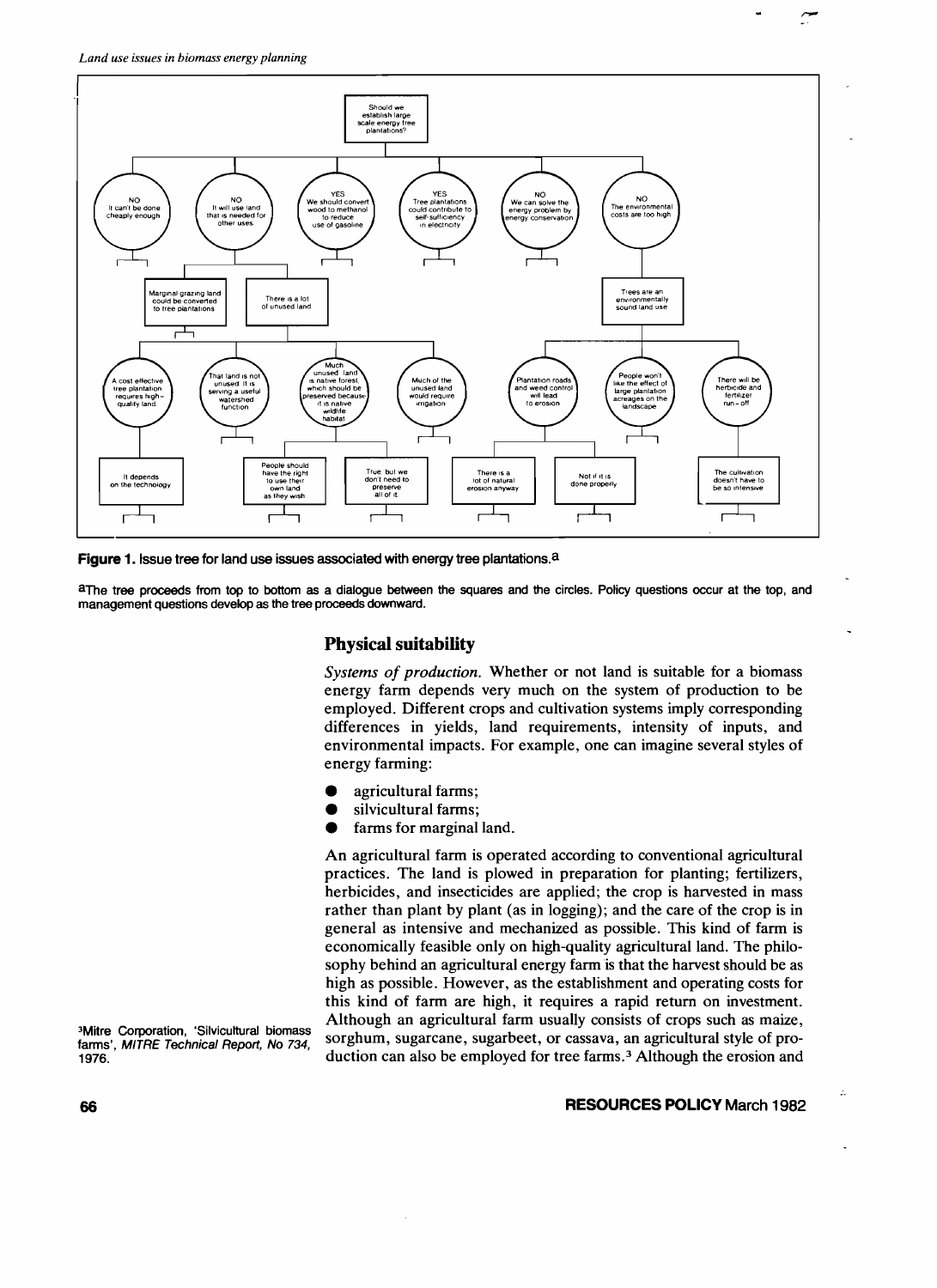run-off from agricultural farms can be minimized by proper soil conservation practices, these environmental impacts will generally be greater for agricultural energy farms than for less intensive styles of farming.

A silvicultural energy farm (or tree plantation) represents a less intensive approach to energy farming, and per hectare yields and environmental impacts are generally correspondingly less. A silvicultural energy farm is not restricted to prime agricultural land, being feasible on any land of commercial forest quality, ie land that has sufficient rainfall and soil to support tree growth. <sup>4</sup>

A third kind of energy farm can be developed on marginal land. *Euphorbia,* for example, is a crop with low water requirements that produces hydrocarbons that could be used directly as petrol substitutes without conversion to alcohol.<sup>5</sup> The inputs for marginal-land energy farms would typically be less than for the other types, but the more marginal the land, the lower will be the yields.

means of map overlays.<sup>6</sup> Figure 2 illustrates the identification of suitable *Map overlays.* The identification of suitable land can be facilitated by areas for eucalyptus energy plantations on the island of Hawaii. 7 Several thousand hectares of these plantations are being planted to produce fuel-wood to supplement bagasse in providing electricity and processing heat for sugar processing plants on the island. Larger acreages may be employed to meet other energy needs of the state.

The three maps at the top of Figure 2 show the areas on the island which satisfy the physical requirements for eucalyptus plantations with a silvicultural style of production. They include:



**Figure** 2. Map overlays for physical suitability of land for Eucalyptus plantations on the island of Hawaii.<sup>a</sup>

aRainfall, altitude, and availability are based on the Hawaii Atlas (H. L. Baker, T. Sahara, T. M. Ryan, E. R. Murabayashi, E. T. Ching, A. Y. Fujimura, and F. N. Kuwahara, Detailed Land Classification: Island of Hawaii, Land Study Bureau, University of Hawaii, HI, USA, 1965). Only land zoned for agricultural use is mapped as legally available. Land in watershed (reserve) use and in agricultural crops is mapped as unavailable from a practical point of view. Soil suitability is based on the US Soil Conservation Service soil map tor Hawaii, from which lava flow areas (whose soils are too thin for tree growth) are mapped as unsuitable.

#### 4lbid.

sp. E. Nielson, H. Nishimura, J. W. Otvos, and M. Calvin, 'Plant crops as sources of fuel and hydrocarbon-like materials', Sci ence, Vol 198, 1977, pp 942-944.

6/. McHarg, Design with Nature, Doubleday, New York, NY, USA, 1971.

"TW. E. Hillis and A. G. Brown, Eucalyptus for Wood Production, CSIRO, Canberra, Australia, 1978; E. 0. Mariam, W. A. Wood, A. C. Kouchoukos, and M. B. Minton, 'The eucalyptus energy farm: feasibility study and demonstration. Phase I: site and species selection', Marelco Inc (for US Department of energy), 1978.

**RESOURCES POLICY** March 1982 **67**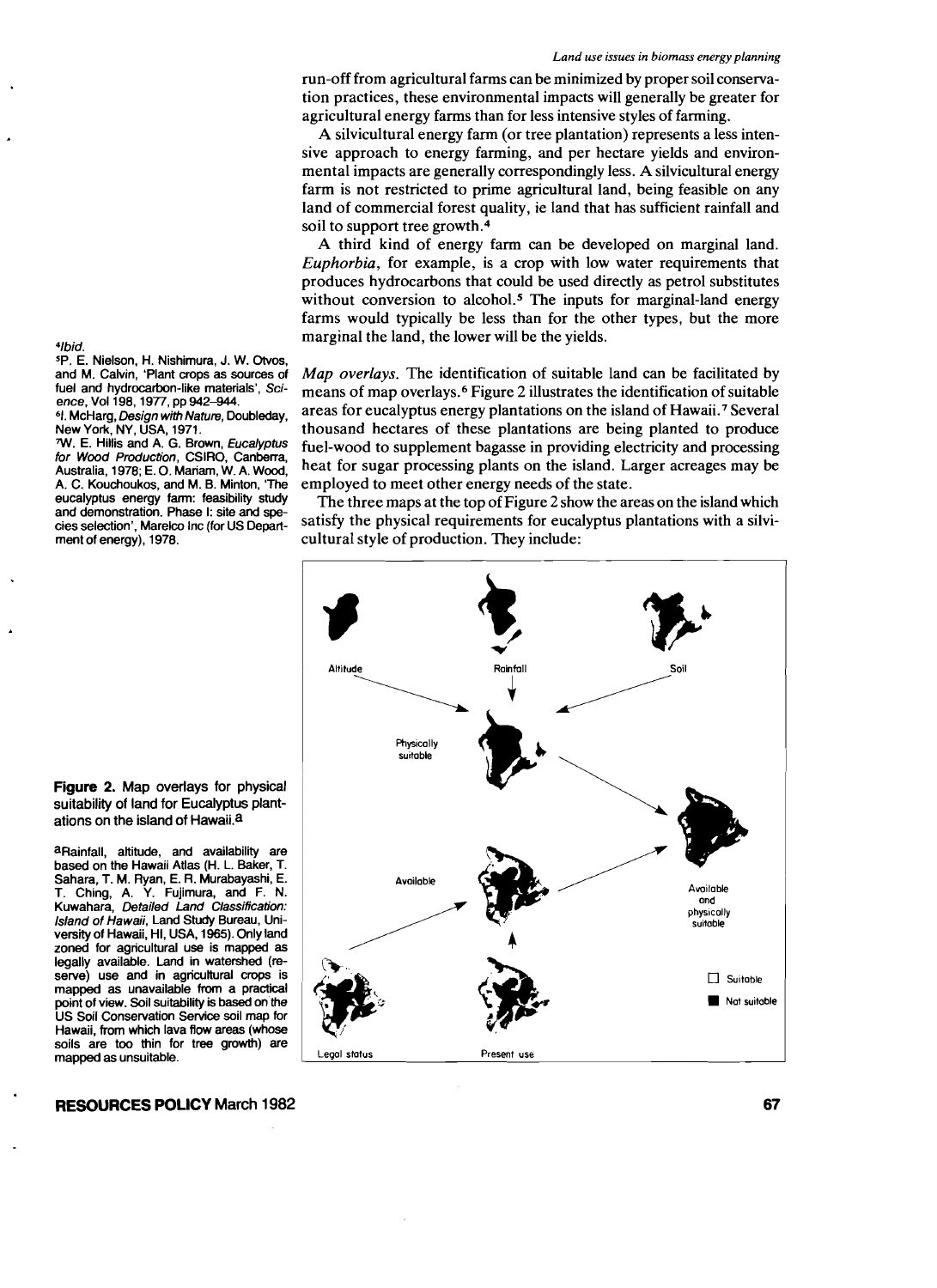*Land use issues in biomass energy planning* 

- areas below 5000 ft elevation (higher elevations being too cold for rapid tree growth);
- areas where the rainfall is greater than 40 ins per year;
- areas where the soil is of commercial forest quality (ie sufficiently deep).

The three maps (for elevation, rainfall, and soil) are combined in Figure 2 to form a single composite map showing areas which are physically suitable for eucalyptus plantations from all three points of view.

The example presented here is a simple one, but real suitability map overlays sometimes become so complicated that they are not practical for manual use. Fortunately there are graphics computer programs that can sort through large numbers of maps, creating composite maps on the basis of the 'and/or' logic of boolean algebra. <sup>8</sup>

## Environmental impacts

The composite map for physical suitability in Figure 2 identifies areas in which the trees will grow, but whether or not a given parcel of land is suitable also depends on whether it is environmentally acceptable for establishing a particular kind of energy farm (Table 1).<sup>9</sup> The environmental impacts of energy farms are similar to those of any kind of agriculture, the most important considerations being soil conservation<sup>10</sup> and run-off of agricultural chemicals. 11 Because the slope of the land has an overriding influence on erosion and run-off, and because slopes can sometimes change radically in the space of a few hundred metres, the spatial scale of land suitability from an environmental point of view can be much finer than in Figure 2. Marten and Sancholuz<sup>12</sup> have developed techniques for sampling aerial photographs to inventory the percentage of the land in a given area which is environmentally suitable for different crop systems from the point of view of climate, soil and topography.

There are several ways, however, in which energy farms may be somewhat different from other farms. Since all of the crop is useful for

Table 1. Energy, environmental and economic considerations of biomass energy alternatives. Alternative technologies Energy **Environmental** Economic **Biomass production** Bagasse Sugar Molasses Cassava Pineapple Wood Net energy budget Land use Water use Water run-off Water quality Erosion Soil fertility Pest problems Climatic effects Aesthetics Yield Seasonal fluctuations Price for product Market structure Capital Employment Costs Conversion **Combustion** Fermentation **Pyrolysis** Conversion efficiency Emissions to air Emissions to water Emissions to land Yield Availability of inputs Price for product Market structure Capital **Employment** Costs End use **Electricity** Liquid fuels Gas Process heat Petroleum substitution Energy efficiency Emissions to air Emissions to water Emissions to land Demand structure Flexibility Cost to consumer

68 **RESOURCES POLICY** March 1982

8Westem Energy and Land Use Team (Systems Application Group), 'PAN - a refuge planning general information system', US Fish and Wildlife Service, Fort Collins, CO, 1980.

9G. Morris, 'Integrated assessment issues raised by the environmental effects of bio mass energy systems: a case study', Energy and Resources Group (ERG-WP 80-6), University of California, Berkeley, CA, 1980; Oak Ridge National Laboratory,<br>'Environmental assessment: biomass 'Environmental energy systems program', Oak Ridge, TN, USA,1981.

10S. A. El Swaify, E. W. Dangler, and C. L. Armstrong, Soil Erosion by Water in the Tropics: A State of the Art, University of Hawaii Press, Honolulu, HI, USA, 1981; W. H. Wischmeier, and D. D. Smith, 'Predicting rainfall erosion losses - guide to conservation planning', Agriculture Handbook, No 537, US Department of Agriculture, Washington, DC, 1981.

11A. W. A. Brown, Ecology of Pesticides, Wiley, New York, NY, USA; B. A. Stewart, D. A. Woolhiser, W. H. Wischmeier, J. H. Caro and M. H. Frere, 'Control of water pollution from cropland', A Manual for Guideline Development, Vol 1, US Depart ment of Agfriculture Report No ARS-H-5-1, Washington, DC, USA, 1975.

12G. G. Marten, and L. A. Sancholuz, 'Eco logical land use planning and carrying capacity evaluation in the Jalapa region (Veracruz, Mexico)', Agroecosystems (in press).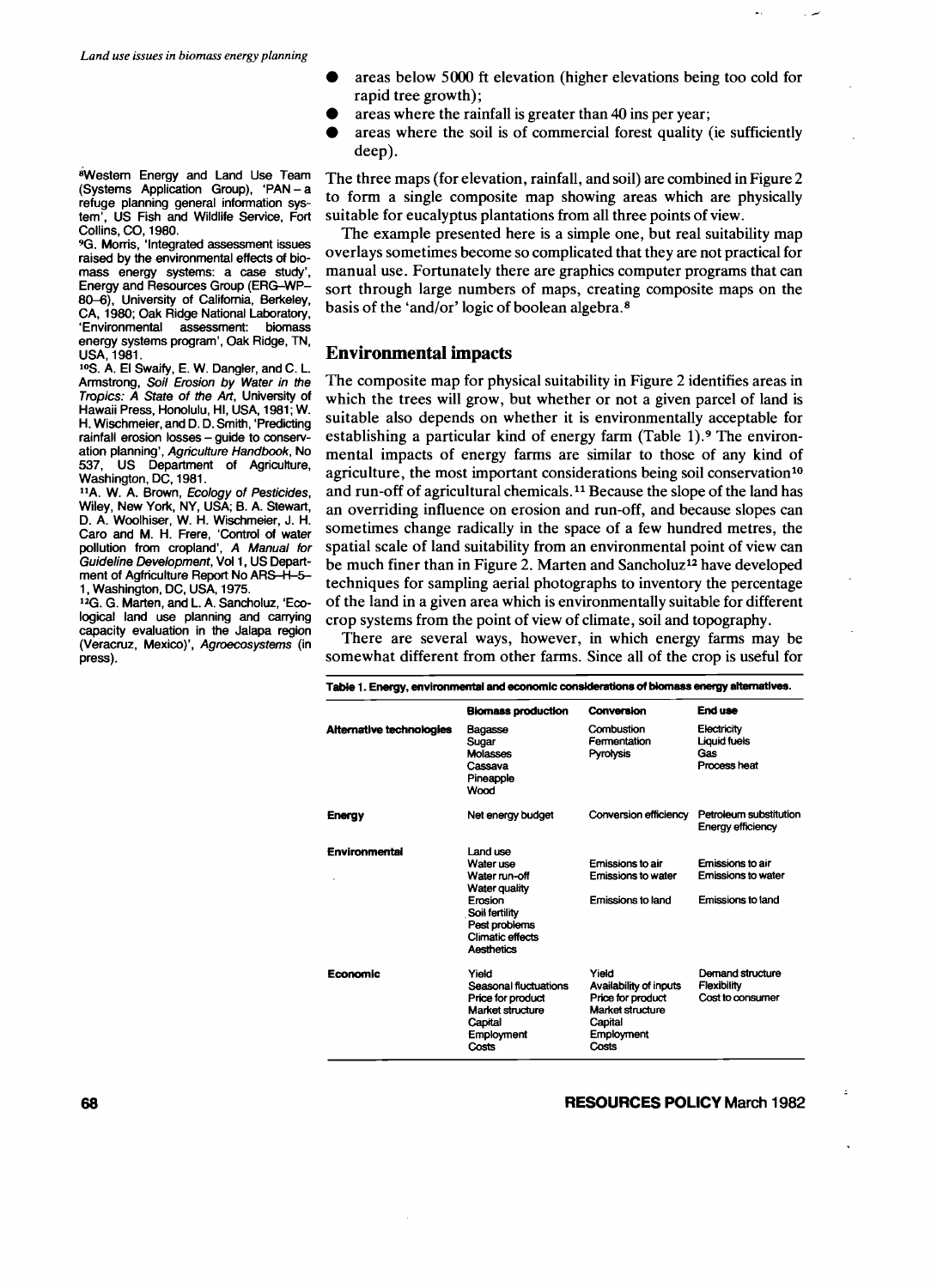#### *Land use issues in biomass energy planning*

Table 2. Environmental impacts ot alcohol stillage on water quality and the aquatic ecosystem.

Depletion of dissolved oxygen<sup>\*</sup> Discolouration\* Odours\* Odours\*<br>Eutrophication Eutrophication<br>Salinization (in fresh water) Acidification Acidification<br>Increase in water temperature (locally) Increase in water temperature (locally)<br>Changes in species composition of aquatic flora and fauna\* Fish kills (in extreme cases)

\*Most significant impacts

131. P. Willington and G. G. Marten, 'Options for handling stillage waste from sugar-based fuel ethanol production', Resources and Conservation (in press). 14H. C. Pereira, Land Use and Water Resources in Temperate and Tropical Climates. Cambridge University Press, Cambridge, UK, 1973.

energy purposes, the harvest may emphasize removing as much of the crop as possible, rather than leaving significant quantities of crop residues behind. This means less cover to protect the soil from erosion and less litter to decompose and maintain soil organic matter and return nutrients to the soil. Furthermore, energy farms may be established on land which has not been in intensive use because it is marginal for agricultural use. Such land may require higher chemical inputs than usual and is likely to be more susceptible to erosion, run-off and soil degradation than highquality agricultural land.

Environmental effects can be displayed diagrammatically in terms of the different spatial components of a farm system, including the movement of materials within the system and the exchange of materials with the outside world. Figure 3 compares a cassava farm for ethanol production in an upland area of South-east Asia (the upper right panel of Figure 3) with the traditional slash-burn agricultural system (upper left panel of Figure 3) that might occupy the same land before the energy farm is established. The total area of each panel in Figure 3 reflects a unit of area (1000 hectares) occupied by each agricultural system, and the sizes of the components (squares, octagons, etc) reflect the relative land areas occupied by each. The widths of the arrows reflect magnitudes of transfers. The squares, circles, octagons, arrows, etc, of Figure 3 might be removable plastic pieces of different sizes and colour in order to facilitate flexibility in setting up diagrams.

In the case of the slash-burn system, only a portion of the area is occupied at anyone time by agricultural crops (represented by the octagon in Figure 3). The secondary forest around the garden represents fallow, as the garden rotates around the secondary forest area from year to year. In contrast, if an ethanol energy farm is placed on the same area, the entire area formerly occupied by secondary forest is in permanent agricultural use (the energy farm). The energy farm also supports a larger human population in the same area.

The people in the two systems experience different life-styles, each with its advantages and disadvantages. Figure 3 shows that the energy farm will have a higher overall rate of erosion because more land is in cultivation. This higher rate is reflected in the greater width of the arrow for sediment passing from farm to river. The energy farm will also have a higher rate of pollution than the slash-burn system, due to agricultural chemicals passing from farm to river and liquid waste passing from distillery to river (Table 2).<sup>13</sup> It may also lead to a lower level of nutrition for the human population, because foods are purchased rather than home-grown. The energy farm may have disease problems which are not present in the traditional system as it may provide habitats for disease vectors which were not present in the forest, and the higher human population density may result in sanitation problems and intestinal parasite infestations.

All of this not only affects the quality of life (nutrition, health, etc) of the human population in the area, it also affects the flow and water quality of the river, which transports the effects downstream to other communities in the same watershed. 14 The environmentally mediated impact of human activities in upland areas on the quality of human life in the lowlands can be greatly magnified because of the higher human populations which often occur in the lowlands.

The bottom panels in Figure 3 display a rice paddy system in the lowland area. Paddy food production depends on activities in the uplands

#### **RESOURCES POLICY** March 1982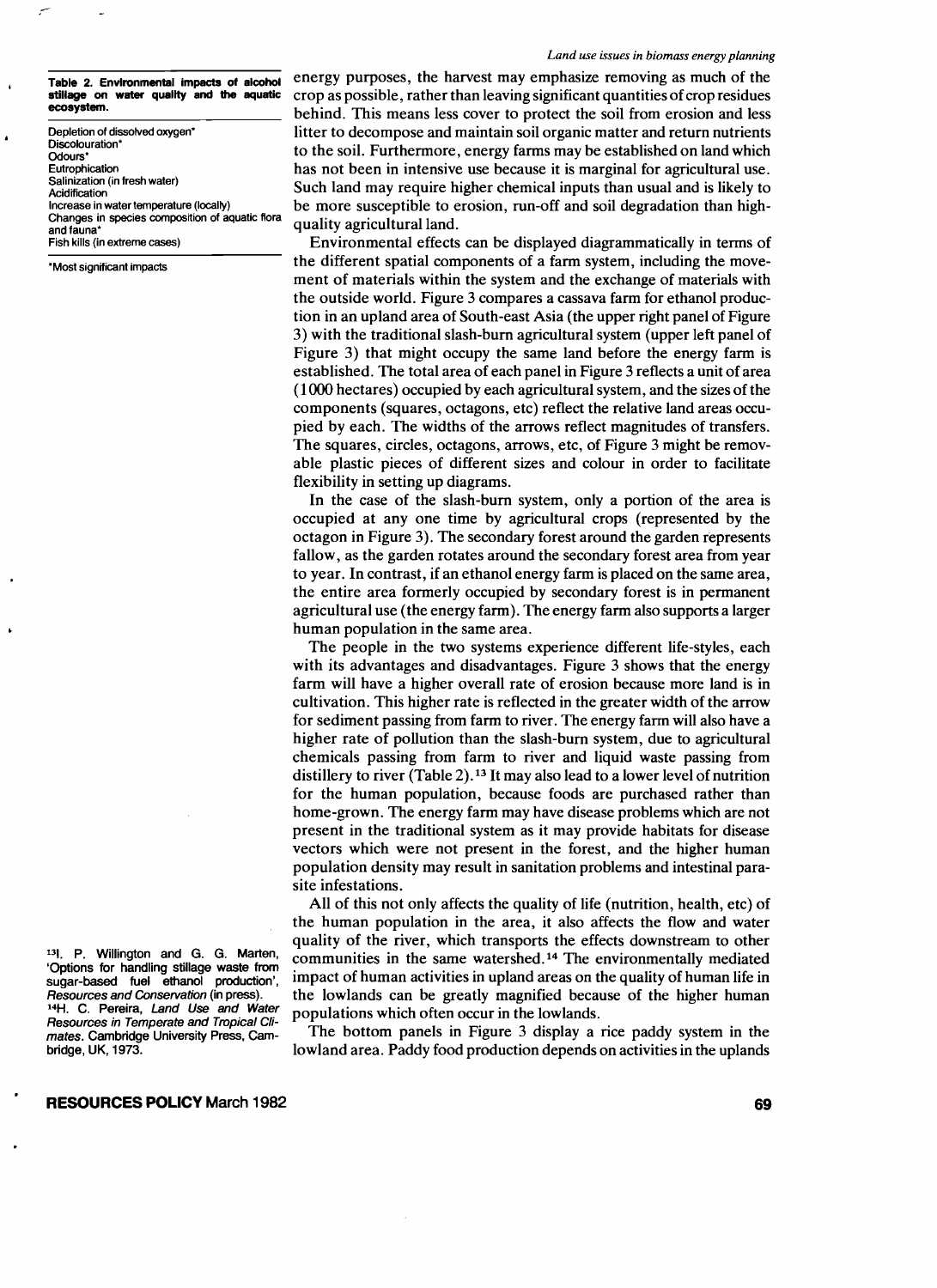



aThe total area of each square is one thousand hectares. Each human figure represents one hundred inhabitants. The widths of the arrows reflect magnitudes of transfers. .

> because it can be damaged by drought, floods, or excess silt. Furthermore, water polluted with pesticides or organic wastes may not be suitable for fish which are cultured in paddies and which constitute an important source of protein for rice cultivators. The same effect can be transported further downstream, affecting the livelihoods of fishing villages along the coast. Damage to coastal fisheries in South-east Asia has in fact occurred as a consequence of urban, industrial, or mining pollution of rivers.

> This is not to suggest that energy farms are necessarily worse than traditional agricultural systems. The purpose of the diagram is simply to

**70 RESOURCES POLICY March 1982**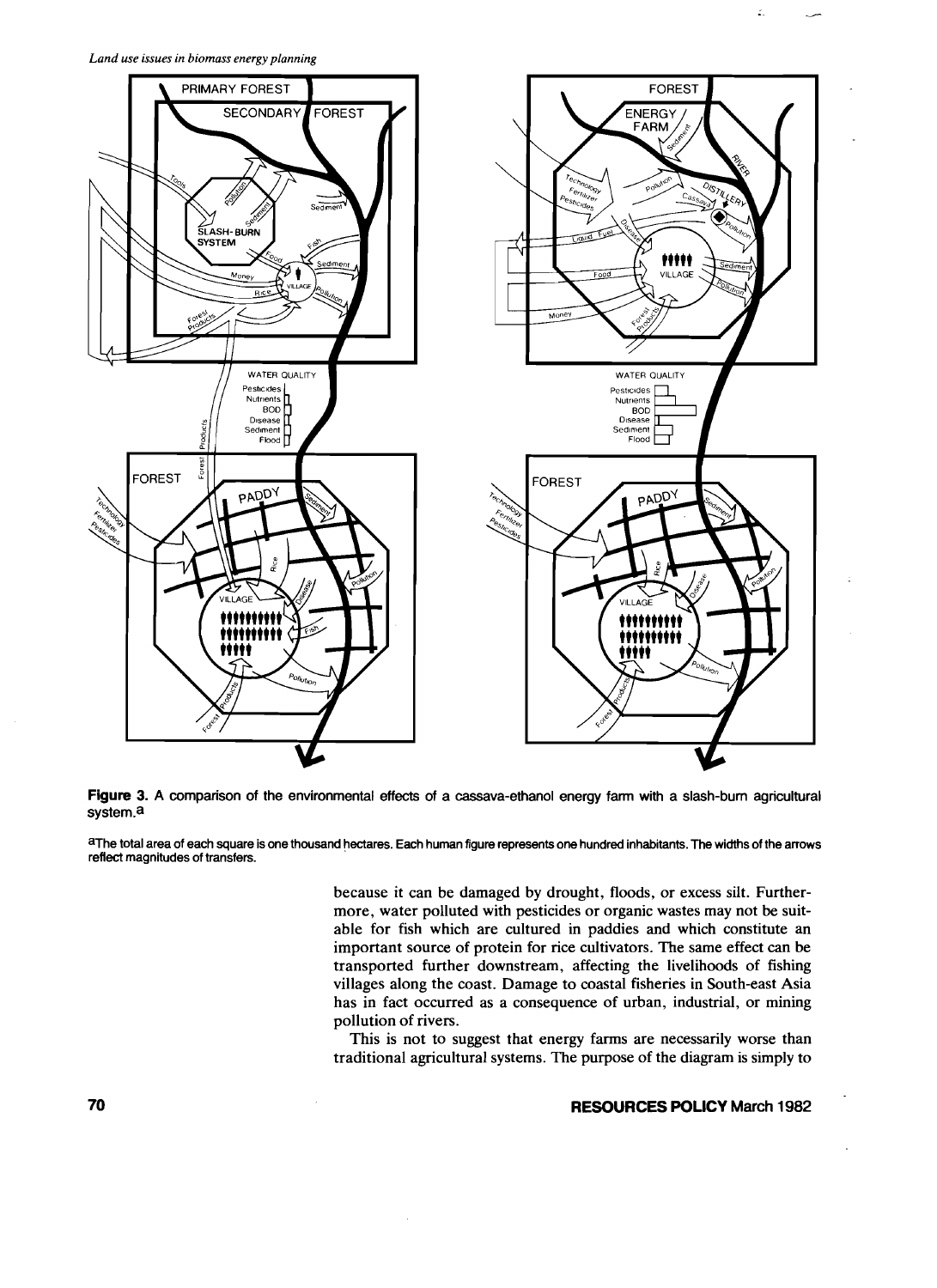point out that the magnitude of the costs and benefits which are associated with different systems of production. The slash-burn system in Figure 3 portrays a low human population density, but a slash-burn system could lead to numerous environmental and human problems if the population density were high (this would imply different magnitudes for the arrows in the diagram).

The environmental and human effects which are portrayed for the energy farm in Figure 3 are ones that have in fact been observed in other intensive agricultural systems (such as oil palm plantations) in upland areas of South-east Asia. The magnitudes of these effects depend on the kind of land on which the energy farm is established. Undesirable effects can be minimized by matching the right kind of energy farm to the right kind of land. Different diagrams can be made not only for different production systems but also for the same system on different kinds of land. The diagrams can then be used to explore with a policy maker the consequences of placing different kinds of energy farms on different kinds of land in a watershed context.

### **Availability**

Whether land can be used for an energy farm depends not only on its physical and environmental suitability, but also on its legal and practical availability for the kind of farm in question. Competition between energy farms and the food or fibre production that might take place on the same land can be a serious consideration.<sup>15</sup> For example, in the mid-western USA, corn that could be fermented to alcohol could also be fed to livestock or exported to nations that have food shortages. Sugar cane or cassava for a fuel alcohol crash programme in a developing country may be produced on land that would otherwise be used for subsistence agriculture.

Continuing with the example of eucalyptus plantations on the island of Hawaii, only land zoned 'agricultural' (the map for legal availability at the bottom of Figure 2) is readily available for tree plantations from a zoning point of view. Land zoned for urban or conservation use is not readily available, although some of that land is potentially available upon petition to the Hawaii Land Commission.

The feasibility of establishing a tree plantation also depends on the use the land already has. It is not likely that land which is already in use for agricultural crops (eg sugar cane or macadamia nuts) would be converted to energy tree plantations, since it would be difficult for a tree plantation to give an economic return that competes with such crops. The same applies to land which is in urban use. Moreover, conservation groups would oppose establishing tree plantations on land which is still covered with native forest, and municipal authorities would question intensive use of land that is being used for watershed purposes. This is summarized in the map for practical availability in Figure 2.

 maps is that agriculturally zoned land which is already in crops (as The maps for legal availability and practical availability are somewhat similar because the present land use on the island of Hawaii is shaped by the zoning on the island. One of the major differences between the two opposed to other uses such as grazing) is legally but not practically available for energy tree plantations.

 Legal and practical availability are combined in Figure 2 to give a composite map showing availability from these two points of view. As

cation: Island of Hawaii, Land Study Bureau, University of Hawaii, HI, USA, 1965.

<sup>15</sup>L. R. Brown, 'Food or fuel: new com petition for the world's cropland', Worldwatch Paper No 35, 1980. 16H.L. Baker, T. Sahara, T.M. Ryan, E.R. Murabayashi, E.T. Ching, A.Y. Fujimura and F.N. Kuwahara, Detailed Land Classifi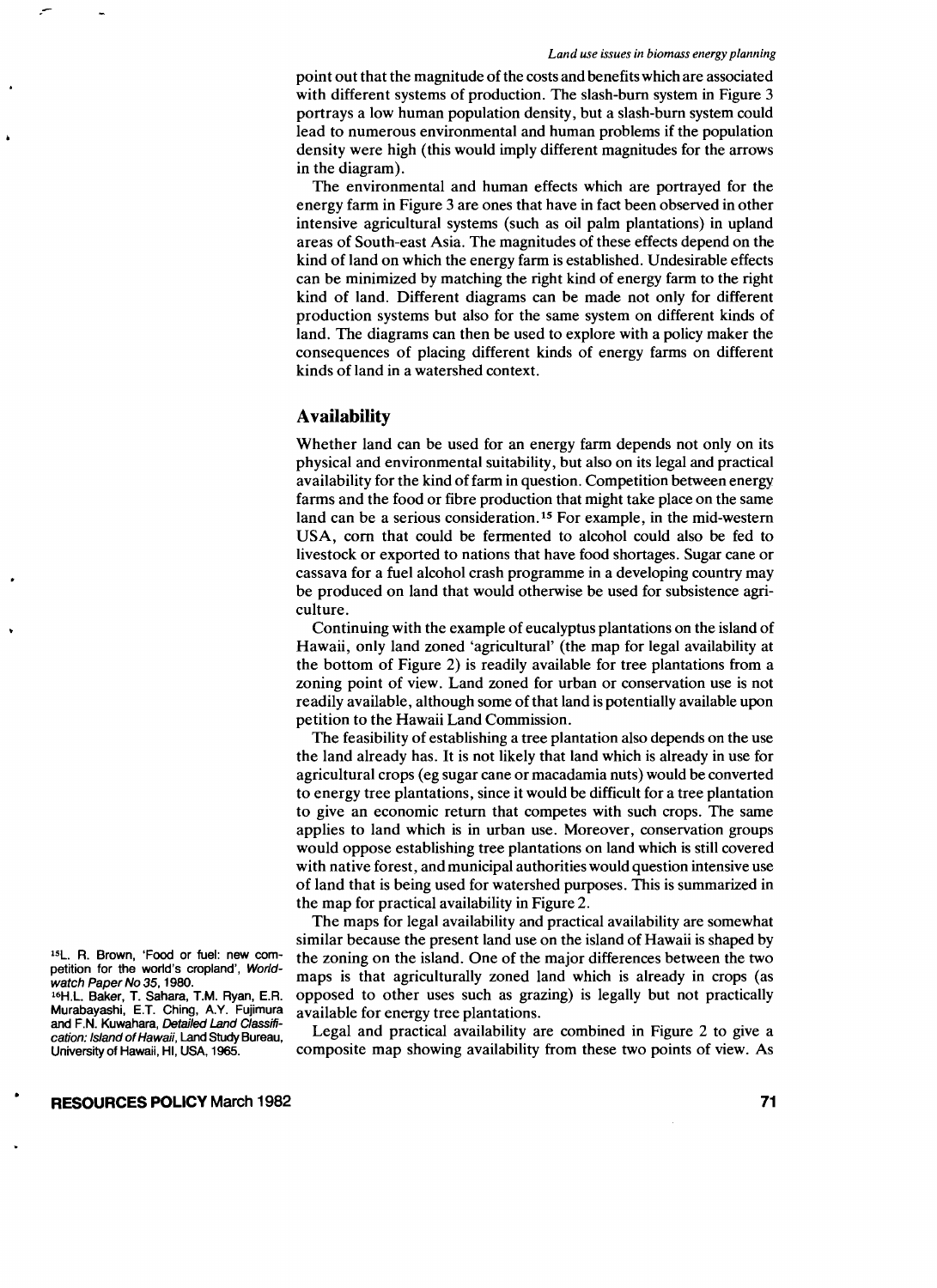with physical suitability, there are availability considerations that are finer grained than the map in Figure 2. For example, an energy plantation may require a certain size before it is commercially viable, and many private landholdings may be below that viable size.

The composite map for availability is combined with the composite map of physical suitability in Figure 2 to indicate the areas which are both physically suitable and readily available for eucalyptus energy plantations. Even though extensive areas of Hawaii are available or physically suitable, Figure 2 shows that only a few areas meet both criteria. These areas can be compared with the location of sugar processing plants at which the wood would be burned in order to determine which areas are economically feasible when the transport costs of the wood are taken into account. The end result gives an idea of how much suitable land is potentially available and where it is located.

## A **diagrammatic approach**

Although maps are particularly useful for deciding where energy farms should be located, they may not be effective summaries for policy makers who want to see possibilities and trade-offs without being distracted by the detail that a map provides. The question 'How much land is available?' may best be answered without regard to where the land is located.

One approach is to use diagrams which summarize the amounts of available land in different suitability and present-use categories. Figure 4 is a way of summarizing a two-way table for land suitability and present land use, which in this example is based on a detailed classification of the land in Hawaii and its suitability for different uses.<sup>16</sup> Figure 4 is a response to the fact that the answer to the question 'How much land is available?' is not simply 'X hectares are available', because such an answer would require the question to be specific in many ways that are not practical at the broad level of policy and planning. Figure 4 deals with the fact that the amount of available land depends on (1) the kind of energy farms that would be employed and (2) the extent to which one is willing to allow energy farms to displace other useful activities from the same land.

The outer circle in Figure 4 represents the total amount of land on the island of Hawaii, and the inner circles represent the amounts of land which are suitable for different uses. The innermost circle (labelled 'agriculture') indicates the acreage of high-quality agricultural land. The dashed circle, which is labelled 'grazing', indicates the quantity of highquality grazing land, and the circle labelled 'commercial forest' represents the quantity of land which will sustain commercial levels of tree growth. The outer ring of the diagram represents land which is not particularly suitable for any of the uses presented in the diagram.

Note that the agricultural circle is inside the other circles, indicating that all agricultural land is also suitable for grazing or commercial forest. Most of the land which is highly suitable for grazing is also suitable for commercial forest (the overlap of the grazing and forest circles), but there is considerable land that is suitable for commercial forest but not for grazing.

The patterned areas in Figure 4 represent present uses on lands of different suitability categories. It is seen that most of the land suitable for agriculture is already in use for agricultural crops (almost entirely sugar cane). Grazing dominates the scene outside agricultural lands. The land  $\overline{\phantom{a}}$ 

 $\ddot{\phantom{a}}$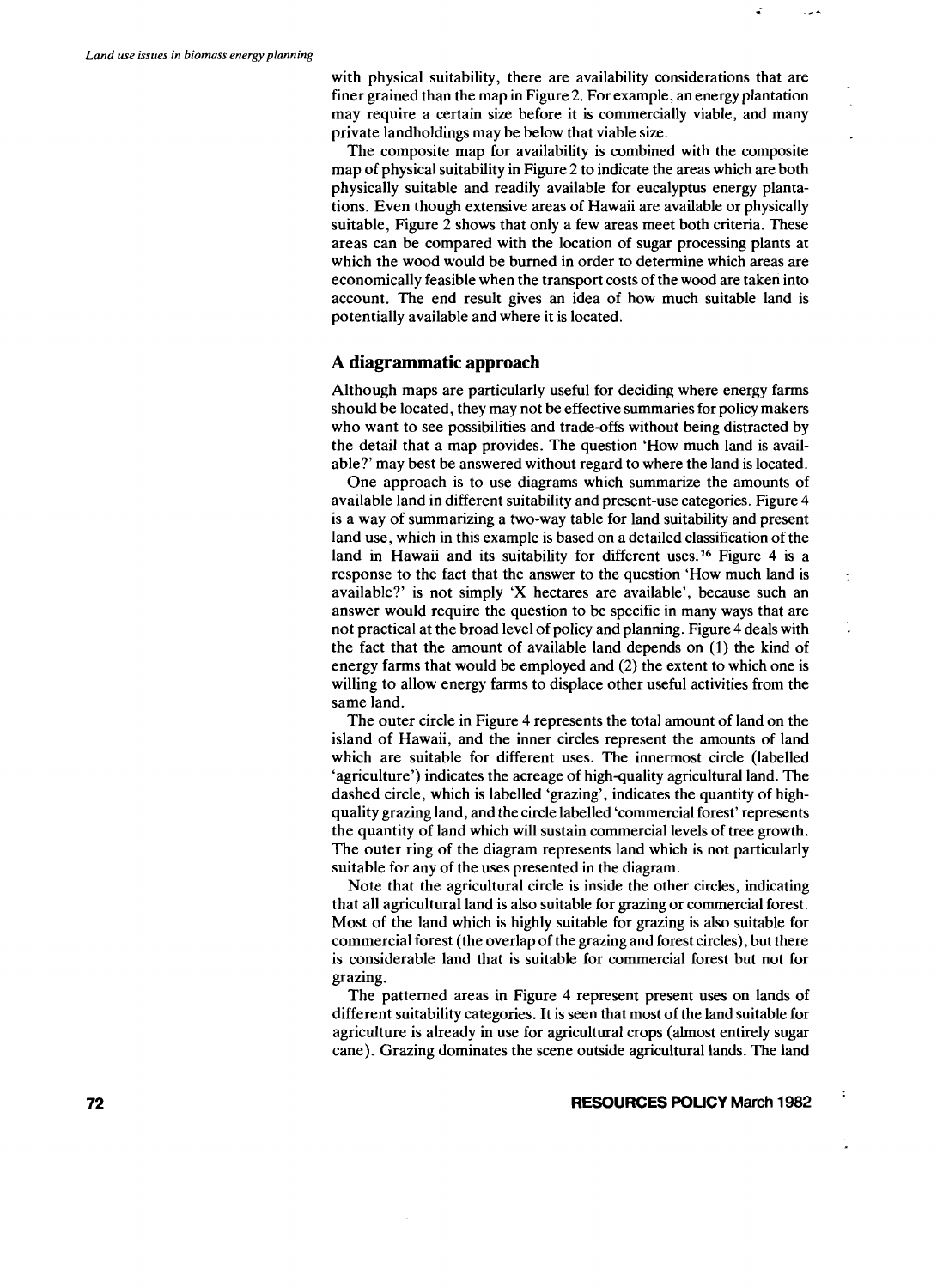*Land use issues in biomass energy planning* 



**Figure 4.** Diagrammatic presentation of the quantities of land of different suitability categories in different present uses.<sup>a</sup>

.~

aThe total area of the circle represents the total land area of the island of Hawaii.

> suitable only for grazing is almost entirely in grazing use, and the land suitable for both commercial and grazing is also used primarily for grazing. Land suitable only for commercial forests is also used largely for grazing, even though it is marginal for grazing. As a consequence, most of the legally exploitable (ie non-reserve) forests are found on land which is not of commercial forest quality (the outer ring of the diagram).

> The circle beside the diagram is for scale and represents 100000 hectares. If the energy farms were agricultural in style and therefore required land highly suitable for agriculture, 100000 hectares would occupy nearly all of the suitable land and displace nearly all of the existing agriculture. If the energy farms cannot displace existing agriculture, there is very little land available (the area in the inner circle which is not in agricultural use).

> If silvicultural energy plantations are contemplated, the possibilities are much greater, lying anywhere within the circle labelled suitable for commercial forests. The 'reserve' land in that circle is not legally available for plantation use, but there are about 100000 hectares of land suitable only for commercial forest but now used for grazing. This land, which is marginal for grazing, might be best for establishing new silvicultural energy plantations with a minimum disruption to existing land uses.

> For marginal land plantations, it is seen that there is considerable land available in the outer ring. As some of the land in the outer ring is too barren even for a marginal plantation, it would be necessary to draw a new suitability circle tailored to the needs ofthe marginal land crop under consideration.

## **RESOURCES POLICY March 1982**